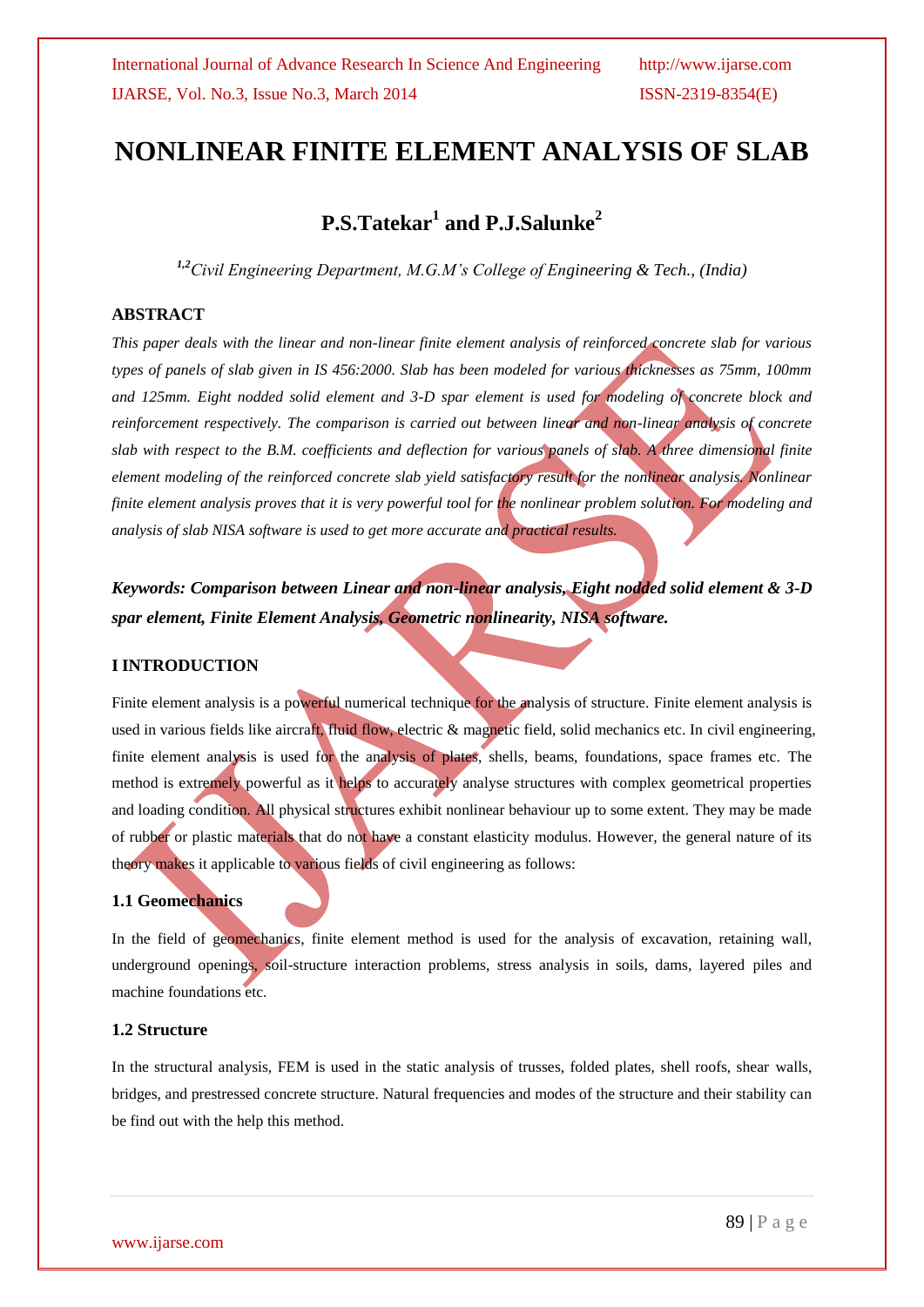## **II DIFFERENCE BETWEEN LINEAR AND NON – LINEAR ANALYSIS**

#### **2.1 On The Basis Of Hooke's Law**

In case of linear finite element analysis the structure is assumed to be behave linearly i.e. stress is linearly proportional to strain and it will regain its original configuration after the removal of load. Whereas in case of non-linear finite element analysis the stress is not linearly proportional to strain and it will not regain its original configuration. In case of a non-linear analysis structure is loaded beyond the elastic lim

### **2.2 On The Basis Of Geometry of the Structure**

In case of linear analysis the geometry of the structure is assumed to be unchanged while loading process. Whereas in case of non-linear analysis the geometry of the structure is changes continuously during loading process.

#### **2.3 On The Basis Of Load Carrying Capacity**

In the linear analysis, the load carrying capacity of the structure cannot be predicted correctly. Therefore, it is necessary to use the non-linear equilibrium equations to describe the structural behaviour.

#### **III TYPES OF NON-LINEARITY**

Various non-linear problems in the finite element analysis may be grouped into the following three categories.

#### **3.1 Material Non- Linearity Problem**

Material Non- Linearity arises in problems where the stress is not linearly proportional to strain but in which small displacement and small strains are considered. The word "small" usually implies infinitesimal changes in the geometry of the structure. When we consider the displacement it will refer to the changes in the overall geometry of the structure whereas when we considered the strains, it is related to the internal deformation. This type of non-linearity might be due to the presence of creep, plasticity or any other complex relation

# **3.2 Geometric Non- Linearity Problem**

Geometric non-linearity arises in the problem when strain-displacement relationships are non-linear and finite changes in the geometry of the structure. This category considered large strains and large displacement. In many problems strains - displacement relations are not linear. They need consideration of actual strain displacement relations rather than the linear strain displacement. Large deflection problems like the analysis of tension structures & post buckling studies of beams, plates and shells also fall under this category.

# **3.3 Both Material and Geometric Non – Linearity**

This is the third and most general category of non-linear problem which is the combination of material and geometric non-linearity. As it is the combination of two, it involves non-linear constitutive behavior as well as non-linear strain-displacement relationship i.e. large strains and finite displacement. Deformation of a rubber like material is an example of this category.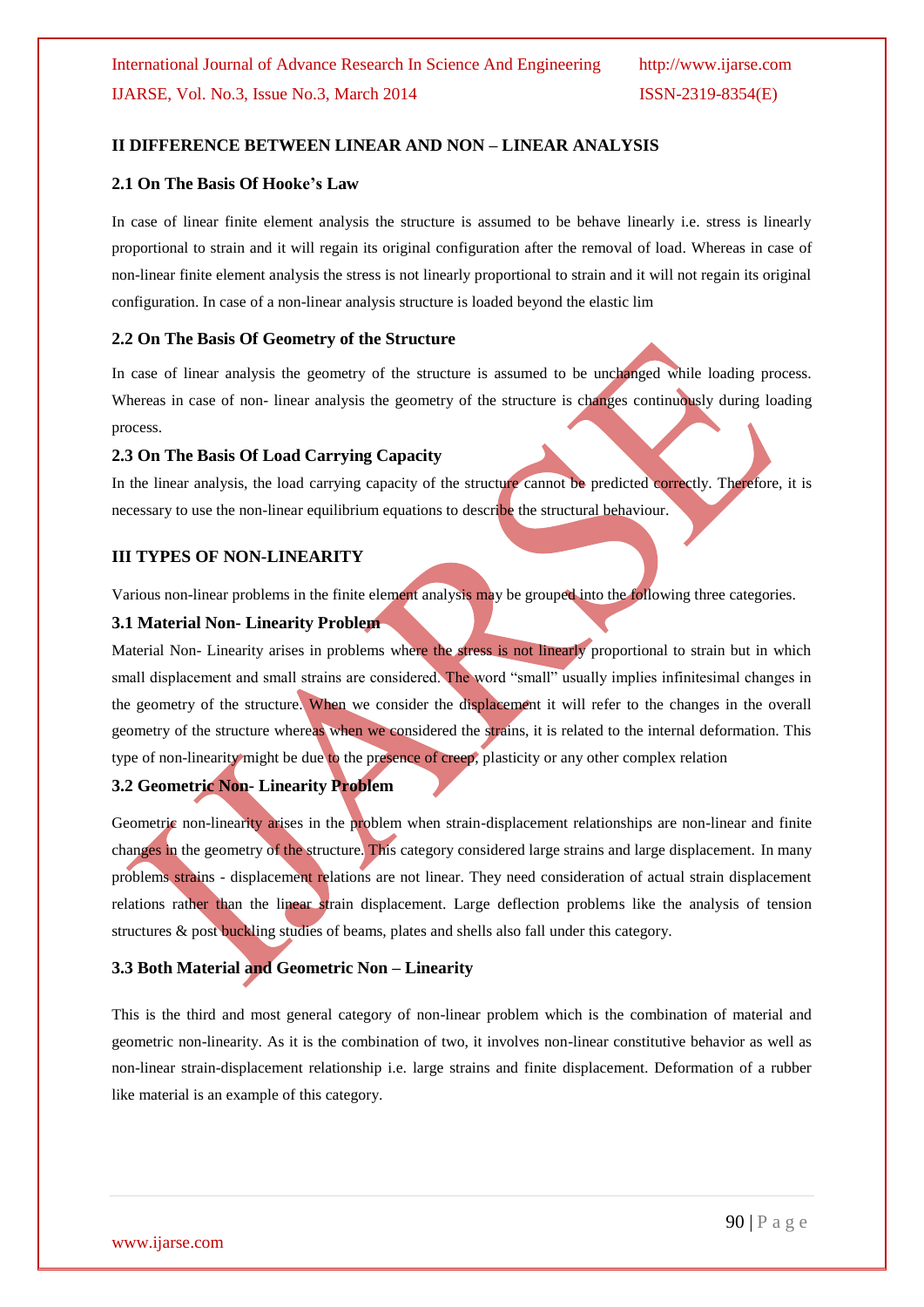International Journal of Advance Research In Science And Engineering http://www.ijarse.com IJARSE, Vol. No.3, Issue No.3, March 2014 ISSN-2319-8354(E)

# **IV MODELING OF SLAB IN NISA**



**Fig1: 3-D View of the Finite Element Model of the Slab.**

# **V FORMULATION AND ANALYTICAL RESULTS OF PROBLEM**

Typical plan of Interior Panel for Ly/Lx ratio 1, 1.5 & 2 is as follow for which modelling and analysis is carried out in NISA for both linear & Non- linear analysis.

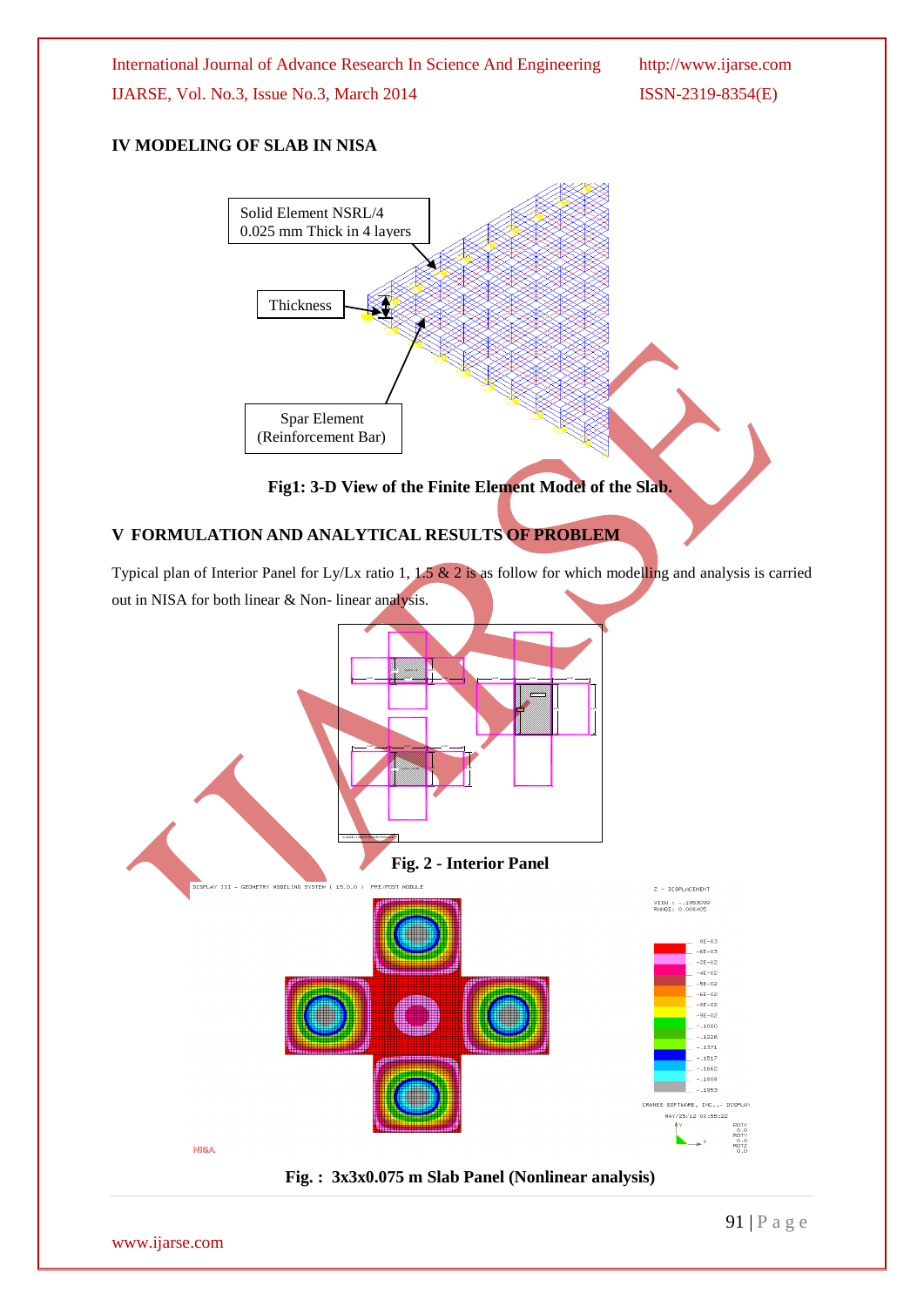

# **Fig.4: 3x3x0.075 m Slab Panel (linear analysis).**

The above figure 3 and 4 represents the counter pattern of deflection for the Interior panel of slab  $3x3x0.075$  m of size at various location. Accordingly the slab is modelled and analysed for Ly/Lx ratio 1.5  $\&$ .2. Eight nodded solid element with 3 degrees of freedom at each node is used for modeling of concrete block and 3-D spar element is used as a reinforcement in the slab.0.12 % reinforcement is used in slab for the analysis.

| Ly           | Plate Size  | Meshing    | Thk. Of       | Loading on | Deflection |            | Difference |
|--------------|-------------|------------|---------------|------------|------------|------------|------------|
| Lx           | (m)         | Size $(m)$ | Element (m)   | Plate      | (m)        |            | in         |
|              |             |            |               | (KN)       | Linear     | Non-Linear | $\%$       |
| $\mathbf{1}$ | 3x3x0.075   | 15x15      | 0.2X0.2X0.025 | 320        | 0.022      | 0.0188     | 11.86      |
|              | 3x3x0.1     | 15x15      | 0.2X0.2X0.025 | 320        | 0.011      | 0.0060     | 46.43      |
|              | 3x3x0.125   | 15x15      | 0.2X0.2X0.025 | 320        | 0.004      | 0.0028     | 32.50      |
| 1.5          | 3x4.5x0.075 | 15X22      | 0.2X0.2X0.025 | 320        | 0.032      | 0.0305     | 4.62       |
|              | 3x4.5x0.1   | 15X22      | 0.2X0.2X0.025 | 320        | 0.016      | 0.0103     | 35.41      |
|              | 3x4.5x0.125 | 15X22      | 0.2X0.2X0.025 | 320        | 0.008      | 0.0044     | 40.18      |
| 2            | 3x6x0.075   | 15X30      | 0.2X0.2X0.025 | 320        | 0.042      | 0.0358     | 14.61      |
|              | 3x6x0.1     | 15X30      | 0.2X0.2X0.025 | 320        | 0.016      | 0.0116     | 27.5       |
|              | 3x6x0.125   | 15X30      | 0.2X0.2X0.025 | 320        | 0.005      | 0.0053     | 0.34       |

# **Table 1: Comparison of Linear & Non-Linear Deflection for Interior Panel.**

From the analysis it is observed that linear analysis estimates the more deflection for the reinforced concrete slab than Non- Linear analysis for the same pressure intensity. It is because of the assumption for the linear load deflection behaviour of the material. Nonlinear deflection is about 10% to 40% less than the values obtained from the linear analysis.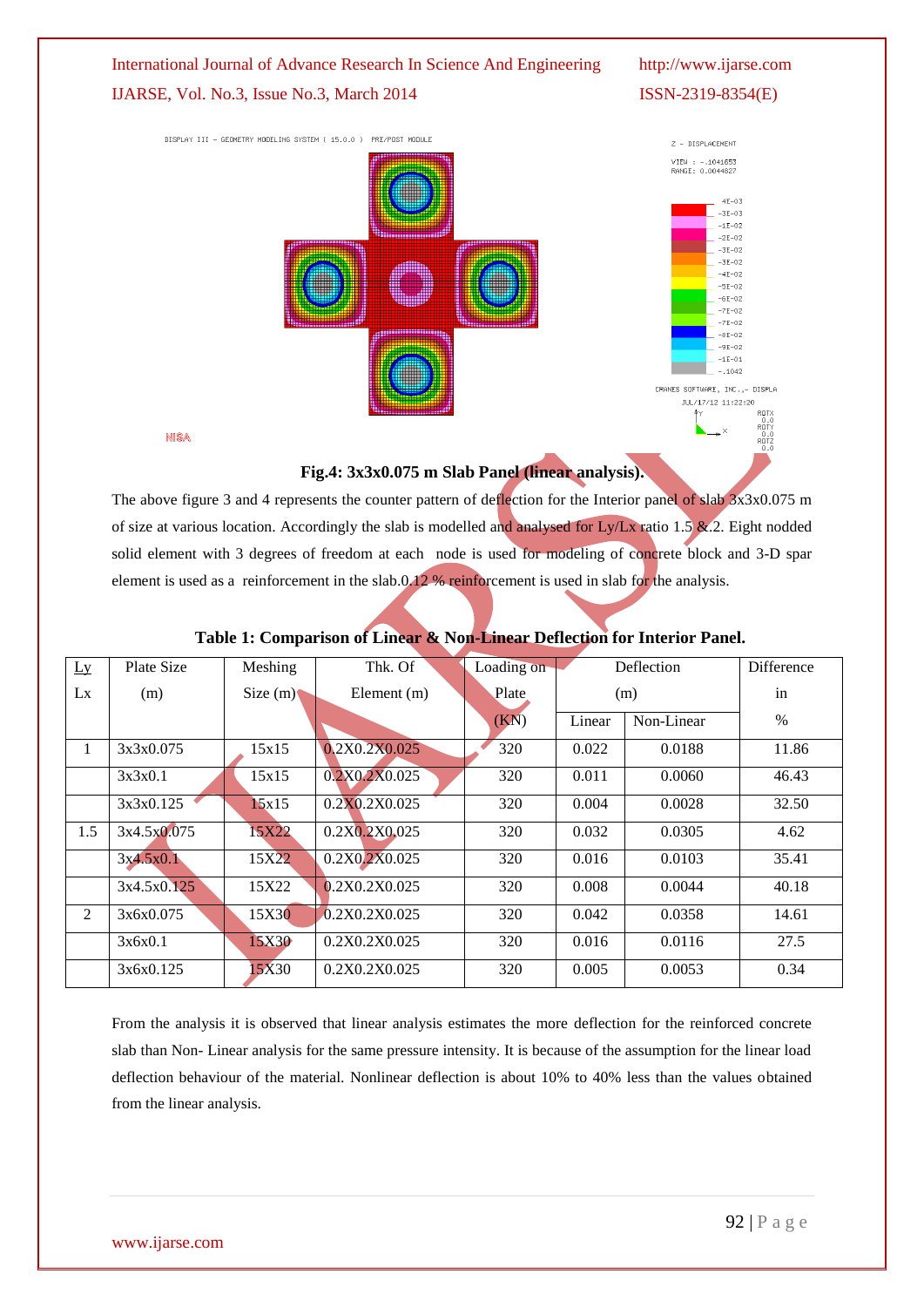International Journal of Advance Research In Science And Engineering http://www.ijarse.com IJARSE, Vol. No.3, Issue No.3, March 2014 ISSN-2319-8354(E)



### **Fig.5-Linear And Nonlinear Deflection at The Centre Of Slab For Interior Panel**

Moment value for the given load increment shows the nonlinear behaviour with respect to the applied loads. The moment values obtained from the nonlinear analysis are about 10% to 35 % less to that of the values obtained from the linear analysis. Therefore it also satisfies the moment strength criterion as per various codes and standards which will not satisfies by the linear analysis for the same load.



**Fig.6- Moment Coefficient-Load graph**

### **VI CONCLUSION**

Finite Element Method is the most powerful technique used in the various field. From the present work we can conclude that the nonlinear deflection is about 10% to 40% less than the values obtained from the linear analysis for the same pressure intensity. The present work can be extended by considering torsion at the corner of slab. Behaviour of slab under dynamic and impact loading can also be analysed. As in the market many commercial software are available for nonlinear analysis of plates and shell structure. They can be utilized for realistic modeling of material behaviour under different loading and optimum design can be delivered using the nonlinear analysis.